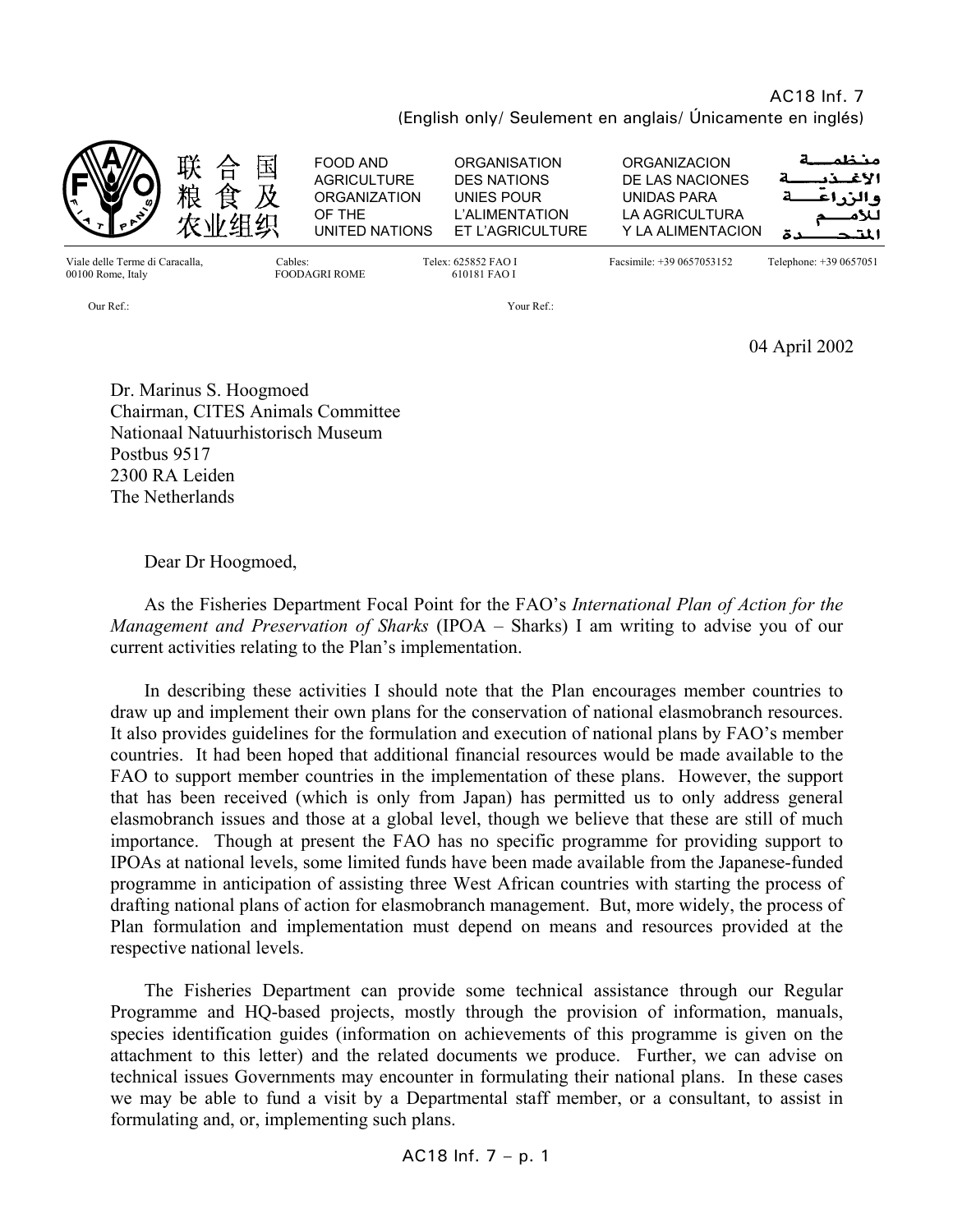The FAO's activities to date have mainly been undertaken in response to the proposals of the Technical Working Party on Conservation and Management of Elasmobranchs, which was held in April 1998 in Tokyo, Japan. As a consequence, a series of elasmobranch-related publications have been produced, most importantly the guidelines on management of shark fisheries. The references for these FAO publications are noted on the attachment.

 FAO is in the process of expanding the information on its Web Site to include a list of experts in various fields relating to elasmobranchs, our publications and news about IPOA-Sharks raised at meetings of our Committee on Fisheries (COFI). Some of this information is directly accessible through the web the page address (www.fao.org/fi/ipa/ manage.asp). Information on national presentations concerning IPOA-Sharks given at the 24th session of the COMMITTEE ON FISHERIES (COFI) is posted at

<http://www.fao.org/docrep/meeting/003/X9187E.htm#P78\_9028>. It notes that

 "A first assessment of the status of shark stocks has been conducted by a number of countries and a few countries indicated that a national shark plan would be completed before the Twenty-fourth Session of COFI in 2001. The EC reported that it had not undertaken the assessment but it is hoped a Community plan will be prepared in 2001. Thailand also indicated that an NPOA-sharks would be available before COFI in 2001."

 The following countries were reported to have undertaken some form of activity in relation to national shark management plans: Argentina, Australia, Brazil, Canada, Costa Rica, Cuba, Democratic Republic of Congo, Ecuador, Gambia, Indonesia, Japan, Peru, Philippines, Seychelles and the USA.

 I trust that this information is of use. I would be happy to provide any further information possible should it be required.

Yours sincerely,

R. Shotton Focal Point for the FAO IPOA – Sharks Marine Resources Service